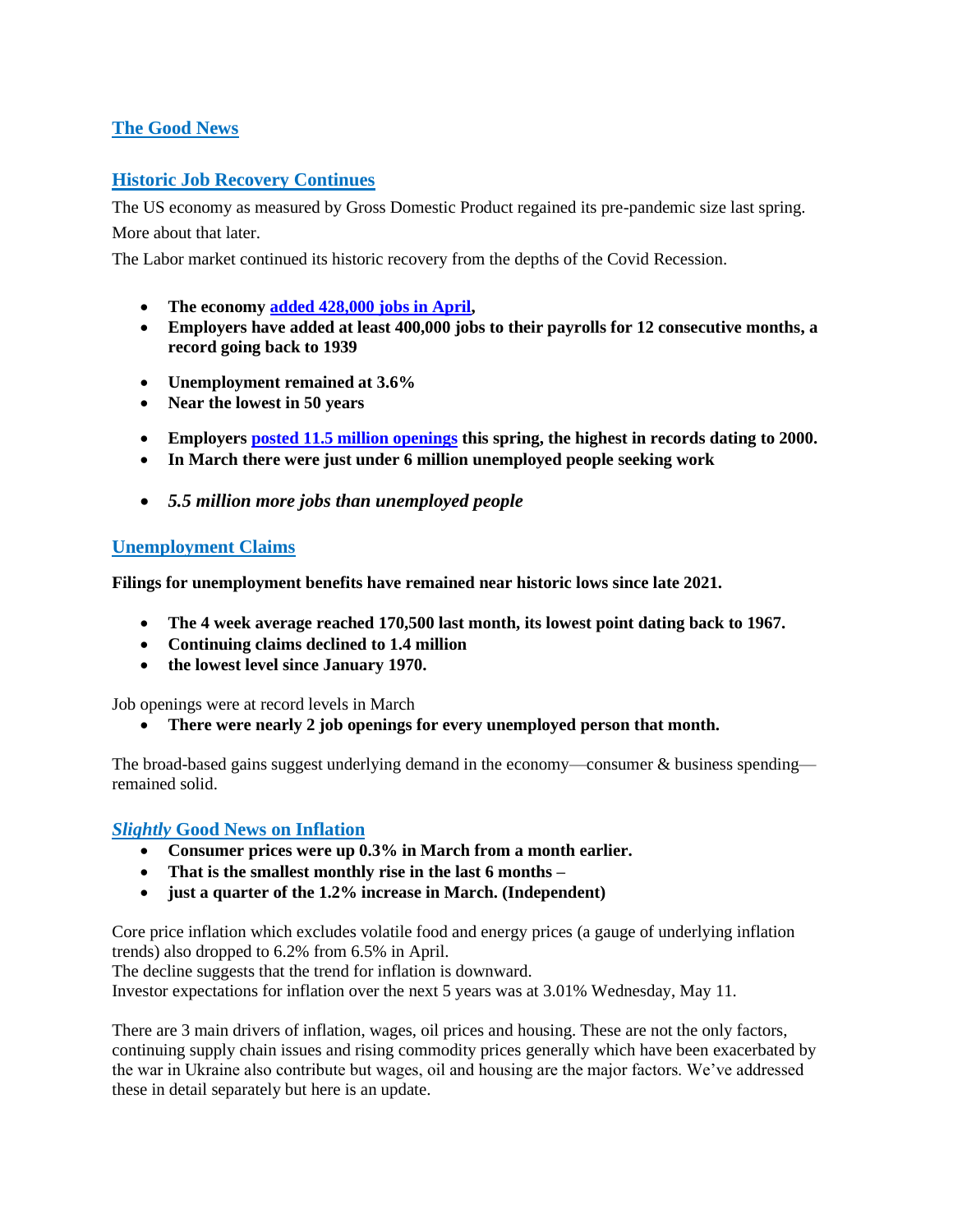### **Wage Growth Slows**

Wage growth would be good under most circumstances but with inflation running near 8%, workers are actually falling further behind so it is in the best interest of workers as well as consumers to get inflation under control.

Wage growth is one of the 3 biggest contributors to inflation.

The most recent monthly numbers offer some hope

- **Average hourly pay grew 0.3% in April, the slowest in all but 1 of the past 8 months**
- **5.5% over the past year**
- **That's slightly slower than in March, 5.6%.**

*"That may be starting to suggest that the incremental pressure on wages, month to month, might be*  **starting to ease a little bit."** Brian Coulton, chief economist Fitch Ratings

**"It suggests that labor costs are not likely to aggravate inflation pressures in the near term**,

*which are being largely driven by supply-chain problems & higher energy & food costs due to the war in Ukraine*, Mr. Coulton said. WSJ

# **Oil**

Oil prices are another of the biggest inflation factors. Unfortunately, oil prices are largely being driven by the war in Ukraine.

*"Brent crude, the global oil benchmark, rose 4.9% this week extending a recent run of gains driven by expectations that the EU was set to ban imports of Russia's oil in response to its invasion of Ukraine."* WSJ 5/7/2022

The good news is that oil prices are down from their recent highs on March 8, \$127.98 after the Russian invasion though still up from \$80 before Russia's invasion of Ukraine. Russia is the 3rd largest oil producer in the world.

While this recent rise in oil prices hurts at the pump, it is good news that the EU is set to ban imports of Russian oil putting more economic pressure on Russia

The 3 biggest oil producers are the US, Saudi Arabia & Russia.

It is important to remember that Saudi Arabia who could ratchet up oil production in weeks continues to refuse to do so because of an agreement they made last year with Russia (OPEC+) to control oil prices.

And US shale producers have intentionally decided to limit production in favor of short term profits.

## **US Shale Producers Choose Profits Over Production**

*"Oil prices are at their highest in years and politicians want companies to pump more. But most large American frackers are standing pat, or even letting production decline, and instead are handing investors cash."*

The shale industry is reporting higher profits but aren't investing in more production  $\&$  some have let production slip *"as they focus on paying investors."*

- **9 of the largest shelled out \$9.4 billion to shareholders in the 1st quarter**
- **54% more than they invested in new oil development**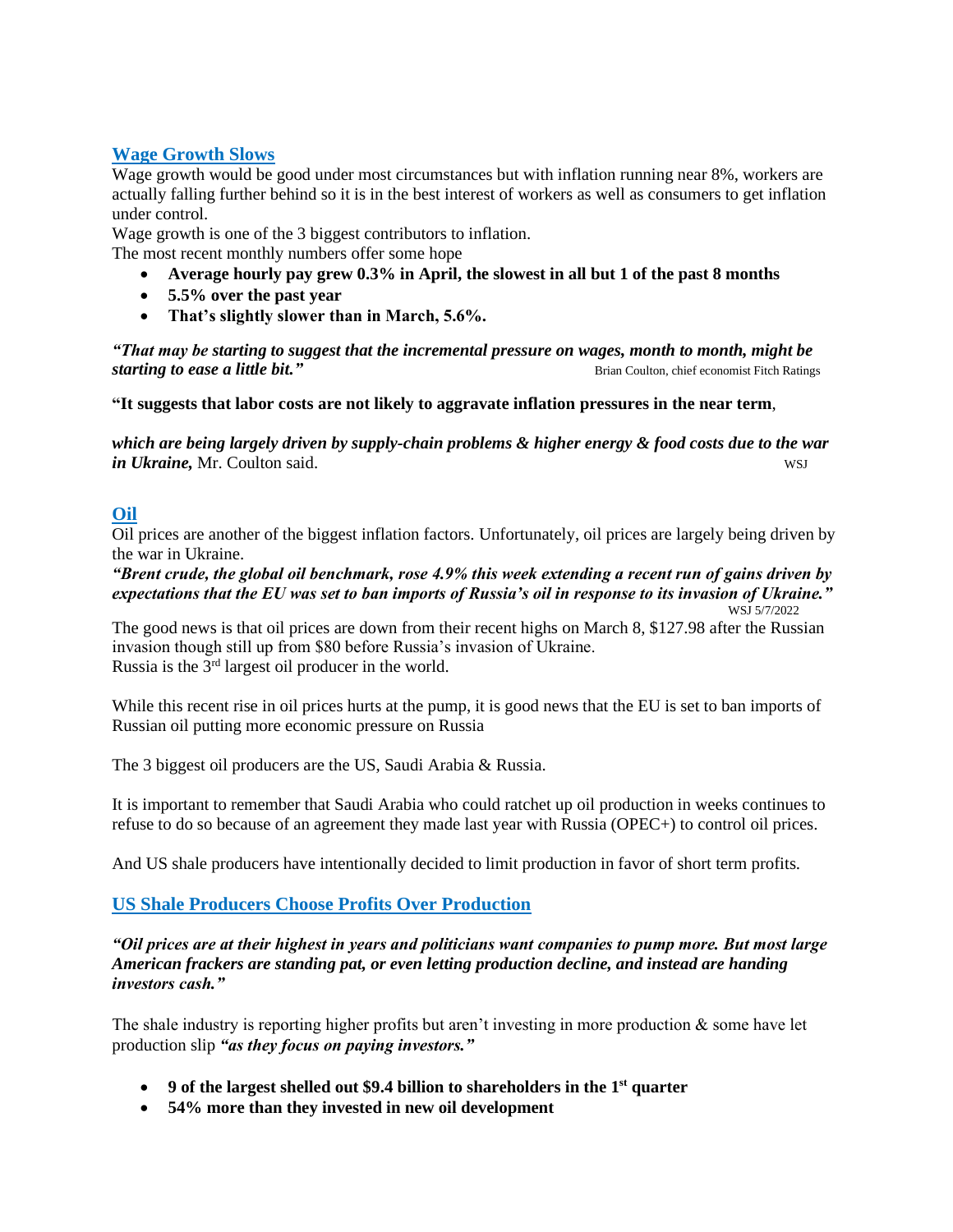*"Even as Biden administration officials urged shale executives to pump more to help ease high gasoline prices,* 

*most reporting earnings this past week said they wouldn't alter spending plans in pursuit of growth, touting…*

*'We are not adding any growth capital due to higher prices. We are staying disciplined.'"*

Marathon Chief Executive Lee Tillman

- **Marathon's stock price jumped about 67%**
- **its first-quarter production was down about 8% from the prior 3 month period.**
- **Pioneer's output was down about 2%,**
- **Devon Energy reported drops in their oil output, down between 2% to 8%.**

*"Historically, this industry has reacted to the commodity price. Now, they're sitting on their hands."* Arun Jayaram, analyst JPMorgan Chase

*"We're not doing what we've done before, which is getting really good at oversupplying the market and essentially crashing prices.*" Clay Gaspar, Devon's chief operating officer

*"Investors have rewarded companies that have taken a steadier approach on spending, and most have."* 

- **The S& P 500 energy sector is up about 45% this year**
- **the broader S&P 500 index has dropped about 14%.** WSJ 5/9/2022

## **WHIPLASH**

.

If you don't already have your seat belt buckled, buckle up. It's already getting bumpy out there & it's likely to get worse.

The Federal Reserve cut interest rates to zero in early 2020 as Covid created a recession that sent unemployment to a post-Depression high of 14.7%.

But after President Biden was elected and additional stimulus was authorized by Congress:

- **the economy grew 6.3% in the first quarter. The Fed kept its foot on the gas pedal.**
- The economy grew 6.7% in the 2<sup>nd</sup> quarter of 2021. The Fed kept its foot on the gas pedal.
- **The economy grew 5.7% in 2021 & the Fed never eased up on the gas.**

In addition to keeping interest rates at 0%, the Fed was buying over \$120 Billion in Treasury bonds every month in 2021 to keep interest rates down.

• **They doubled their balance sheet to over \$9 Trillion. That's Trillion with a T!** To offer perspective,

• **\$9 Trillion is 40% of the size of the entire US economy.** 

The economy was clearly recovering as far back as the 4<sup>th</sup> quarter of 2020.

**The Federal Reserve created the inflation mess**.

No less a source than the Wall Street Journal acknowledged as much:

*The first reality to confront is that this is a mess largely of the Fed's own making. Its historic exertions were needed in the emergency. But it kept them in place for too long, even as the money supply exploded and clear signs of inflation*  **began to appear.** WSJ EDITORIAL 3/15/2022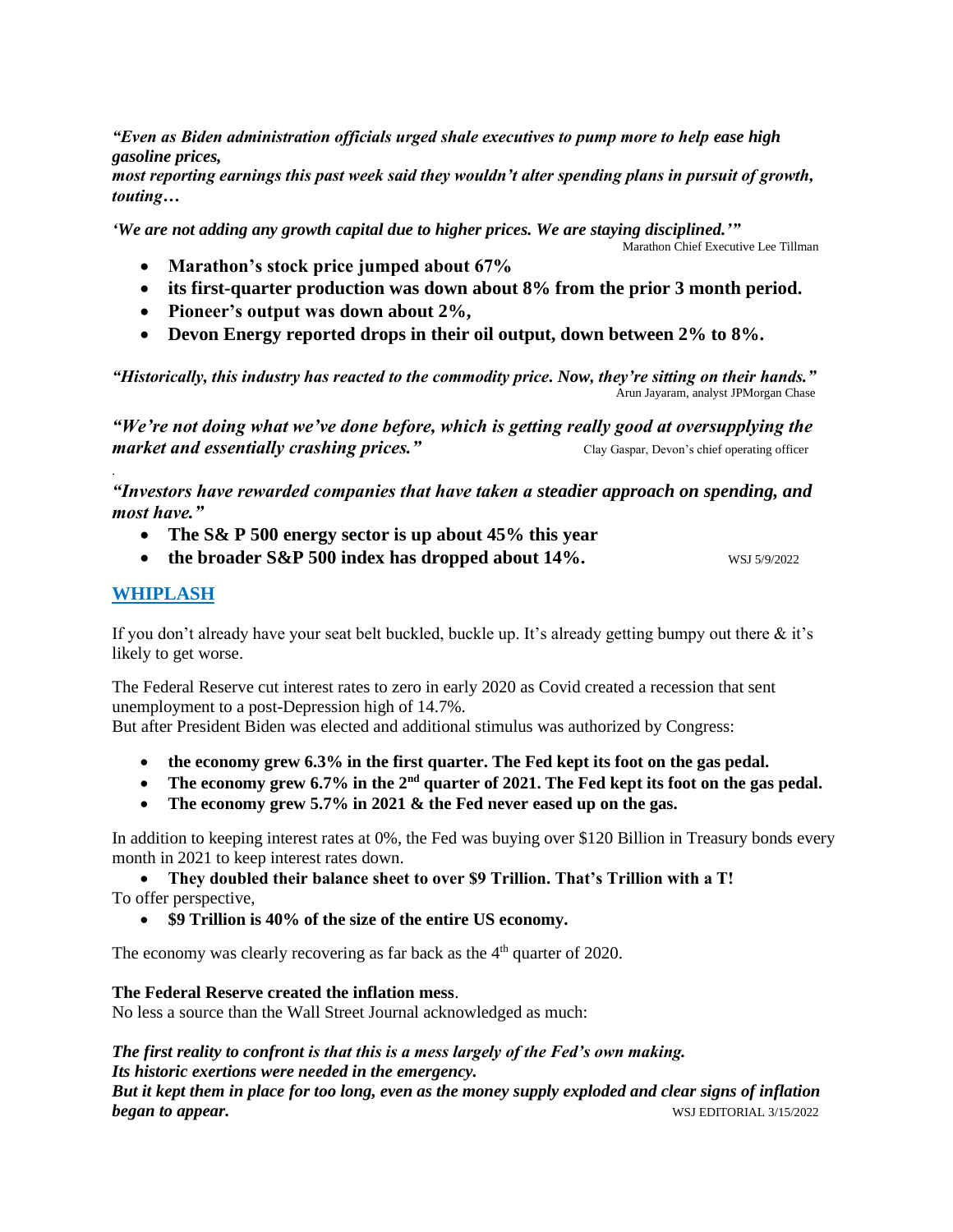Most economists and former Federal Reserve Governors agree.

*Stopping QE (buying Treasury bonds &forcing interest rates down) altogether—even a few quarters ago—would have kept a lid on inflation . . .* 

*. . . evidence that Chairman Jerome Powell and the Federal Reserve have made a historic mistake.'*

*Inflation surged last spring, Yet Fed officials felt compelled to hold rates at zero and continue adding to their bond portfolio . . . "* Kevin Warsh

More recently:

"Christopher Thornberg, founding partner at Beacon Economics in Los Angeles, said policy makers are racing to fix a problem of their own making by waiting too long to remove stimulus.

*'The Fed put way too much cash into the economy. Preposterously large. We didn't need it.'"* , WSJ 5/5/22

Maybe the best example of how the Fed overstimulated the economy can be seen in real estate prices which have skyrocketed over the last 2 years

- **Real estate prices were up 19.2% last year**
- **after rising over 16% the previous year.**

Remember real estate prices are one of the three biggest contributors to inflation.

You could see it in stock prices as well.

• **The stock market (S&P 500) doubled from its March 2020 lows.**

#### **Now the Fed is slamming on the brakes**.

They announced that they would be raising rates in March and signaled an aggressive schedule of future rate hikes.

The market took notice.

Last week they raised interest rates for the second time this year, this time by a half percentage point, the first time the Fed raised rates by that much in over 20 years.

The markets have noticed.

- **Mortgage rates have jumped from 3.22% to 5.27%**
- **The highest in 13 years**
- **The stock market has corrected by 16%**
- **The economy contracted by 1.4% in the first quarter**

To be fair, continuing supply chain issues caused by the war in Ukraine have added to the economic slowdown.

Higher rates have already slowed down the economy and a slower economy should bring wage inflation down and help get inflation under control.

Higher interest rates have already slowed down the real estate market.

Oil prices will remain a wild card with the war in Ukraine and US producers failing to increase production. Saudi Arabia remains in the catbird seat.